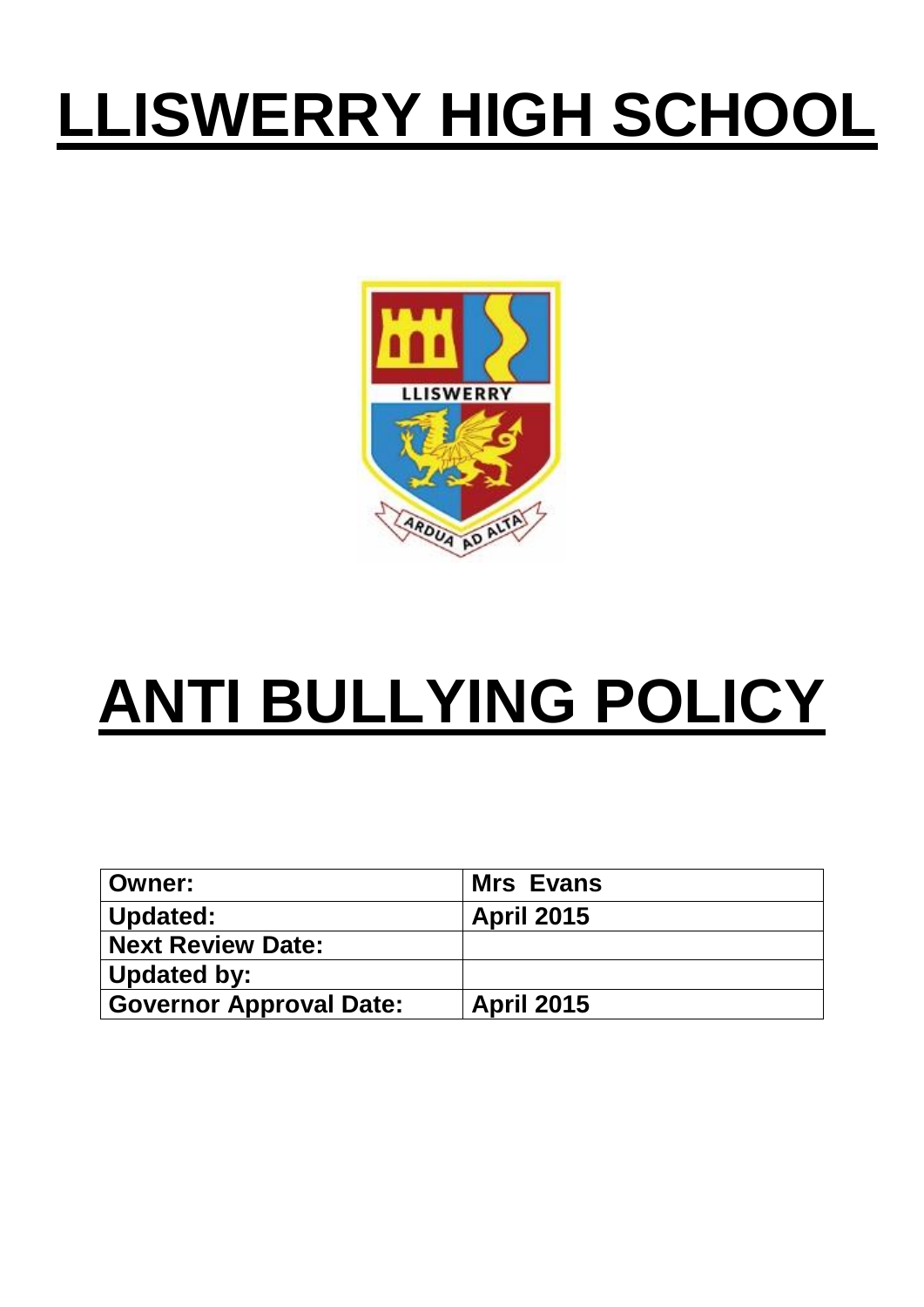## **LLISWERRY HIGH SCHOOL ANTI-BULLYING POLICY**

#### **Remember Bullying is a whole school issue and affects us all.**

#### **1. Introduction:**

Schools have a duty of care for pupils and staff alike and, to this end, Lliswerry High School strives to create a safe and happy environment, believing that all bullying is unacceptable, whether at home, at school, at work, in the local community or when social networking. We believe that school should provide a safe, caring and happy place for young people to learn and for adults to work. If this is achieved, the school will be able to develop teaching and learning, whilst fostering an attitude of responsible behaviour at all times to promote safety, both on the premises and out of school hours. The policy's primary objective is to ensure that members of the school community are clear about their roles and responsibilities, and how to manage a bullying incident if it occurs. However, bullying is not confined to school and this policy aims to make pupils aware of what action they can take both now and in their adult lives, whether as victims of bullying, or as bystanders.

#### **2. Roles and Responsibilities:**

**The Governing Body** will regularly review the Behaviour Policy which the Headteacher must consider, in determining measures to promote good behaviour and discipline.

The Governing Body may also bring to the Headteacher's attention such further measures as they consider necessary, and offer guidance, as they consider appropriate, to promote safeguarding and the welfare of pupils.

**The Headteacher and senior pastoral staff** have overall responsibility for the policy and its implementation. Cases will be managed according to the circumstances and will be recorded and analysed to see whether patterns emerge from the nature of the bullying or the identity of the perpetrators.

**The Governing Body, Headteacher and Staff** will ensure that the policy is implemented equally in all cases, without regard to ethnic origin, cultural differences, gender, disability or sexuality issues. They will ensure that pupils are listened to and that their concerns are appropriately addressed.

**All staff (teachers, support staff and volunteers)** share responsibility for ensuring that the policy and procedures are followed, and consistently and fairly applied. Mutual support amongst all staff is essential for creating a high quality and safe learning environment promoting good behaviour and implementing the agreed policy and procedures consistently.

**Parents and Carers** will be encouraged to work in partnership with the school in order that high standards of behaviour are maintained both in and out of school, and that pupils respect both similarities and differences between themselves and other members of the school and the wider community.

In addition to the responsibilities which school staff have, parents and carers are expected

- To be aware of the school's anti-bullying and behaviour policies and the approach used to respond to bullying issues;
- To sign any appropriate home/school contract, and abide by that agreement;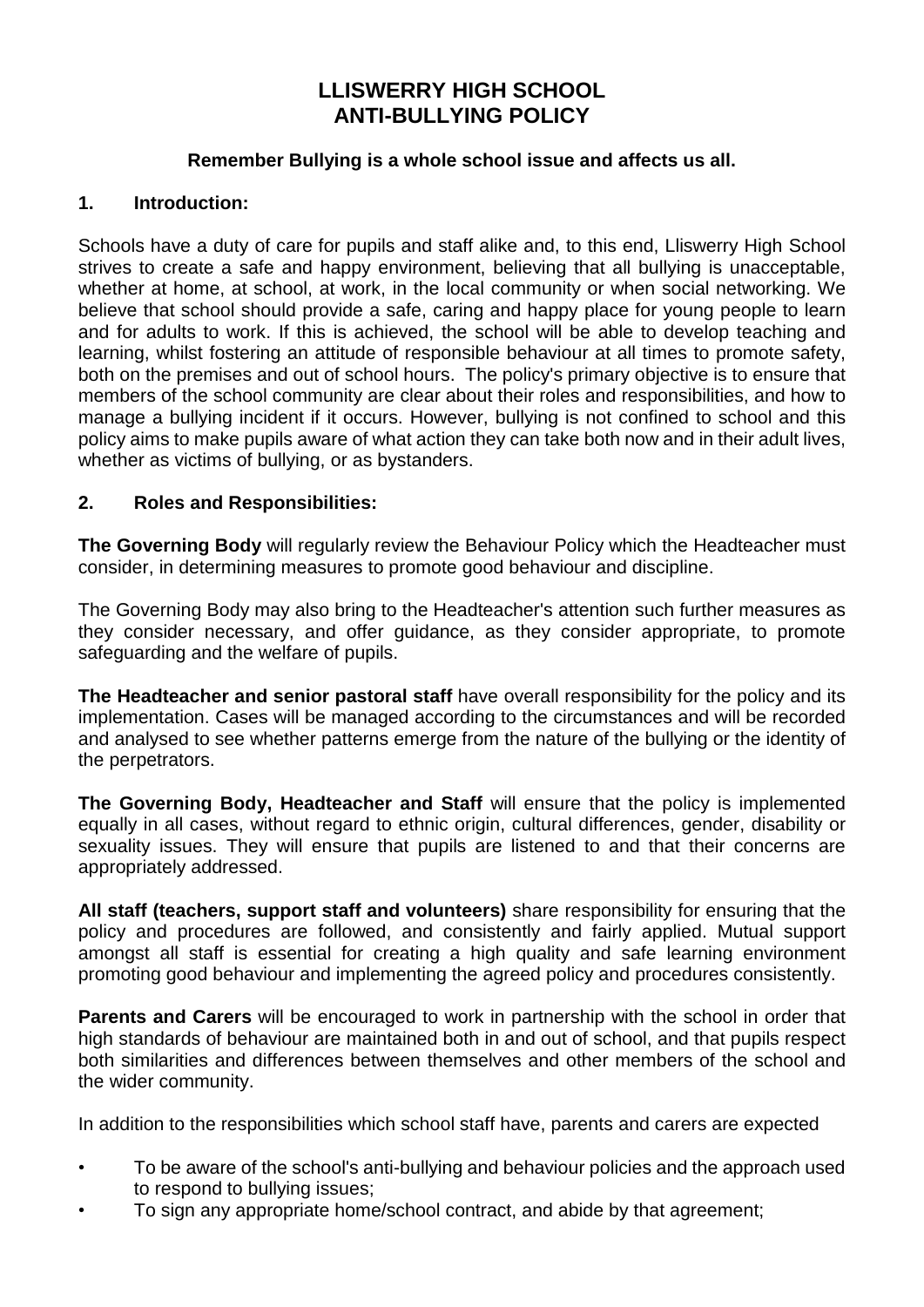- To work in partnership with the school on encouraging positive behaviour, valuing differences and promoting equality and sensitivity to others;
- To be alert to and inform the school about significant behaviour changes and signs of distress in their children;
- To discuss regularly with their children any feelings and anxieties about school work, friendships and relationships;
- To inform staff of changes in individual pupil circumstances which may affect the ways in which pupils respond to school life;
- To alert staff to information reported by pupils on incidents or any concerns arising about other pupil's behaviour and attitudes.

Parents/carers must not challenge perpetrators over any incidents of bullying themselves, they should always contact the Head of Year or other appropriate staff as soon as possible.

## **Responsibilities Of Pupils:**

**Pupils** will be expected to take responsibility for their own behaviour and will be made fully aware of the school's anti-bullying policy, the procedures arising from cases of bullying and the rationale behind them. All pupils have a collective responsibility to ensure that they are considerate towards one another and respectful of each other's differences.

To ensure that our Anti-bullying strategies succeed, we need the help and co-operation of our pupils. Through discussion staff need to ensure that our pupils are aware of the following expectations of pupils:-

- To always tell a member of staff in person if they think bullying is taking place in school and use systems such as the Bully Box located opposite by the back door to report bullying if they are unable to do it face to face with staff
- To be aware of the school's ways of dealing with incidents of bullying and the kinds of support available;
- Not to become involved in bullying incidents or be a bully.
- To talk with their parents, carers or other trusted adult about any worries they may have;
- To support other pupils who may be being bullied:
- To value pupils differences and treat others with respect;
- To be particularly alert in places around the school where there is less adult supervision such as in the playground, toilets, corridors and on the stairs;
- To work with other pupils in helping the school to deal with bullying effectively such as through a pupil forum, participation in Protective Behaviours work or during other PSHE work in school.
- To contribute to class discussions, Protective Behaviours work, Assemblies and house group meetings, which may tackle bullying issues;
- To provide good role models to younger/less able pupils and to support them, if bullying occurs;
- To respond honestly to any pupil questionnaire about the way in which they feel bullying is dealt with in the school;
- To tell staff about any incidents of bullying they have seen or are aware of.

## **3. Definitions of Bullying:**

**Bullying behaviour** can be defined as an action, or number of repeated actions, causing harm to people or relationships. This behaviour could be intentional or unintentional and may be ongoing. The definition equally encompasses physical or non-physical actions, therefore the harm could be physical, emotional, or both.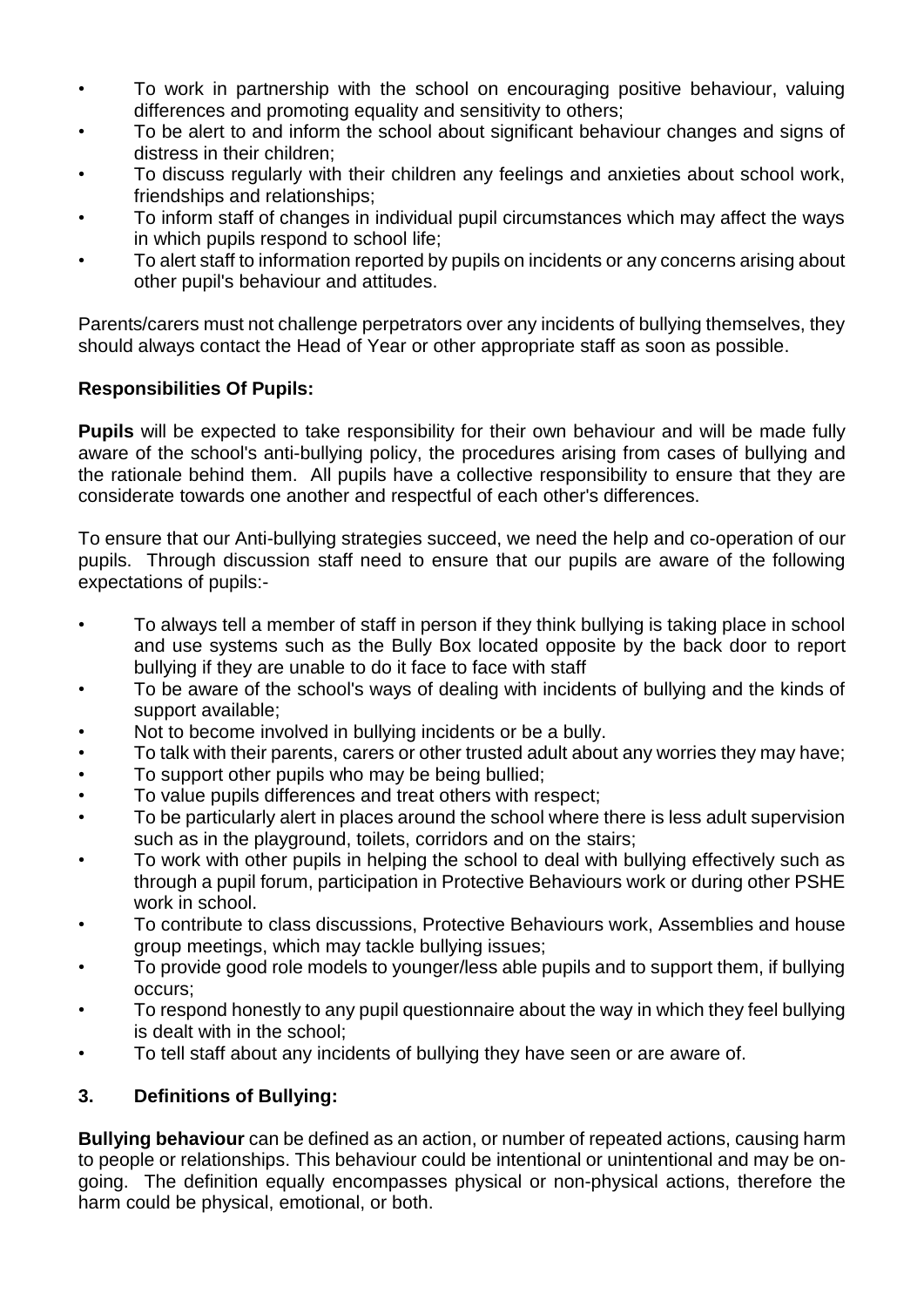Bullying is deliberately hurtful behaviour that is intended to cause unhappiness or harm in a physical or emotional way to another individual or group.

Bullying is not the same as a one-off argument, fight or disagreement as it is usually repeated over a period of time or even towards a number of individuals.

There are four key characteristics:

- repetitive and persistent
- intentionally harmful
- involving an imbalance of power
- causing feelings of distress, fear, loneliness or lack of confidence

A research review for the NSPCC produced a useful definition for the five essential components of bullying:

- 1. there is an intention to harm e.g. a person teasing another with the intention of deliberately upsetting them
- 2. there is a harmful outcome: a person(s) is hurt emotionally or physically
- 3. the act can be direct or indirect e.g. it could involve direct aggression such as kicking someone or it could be an indirect act such as spreading rumours via social media
- 4. there is usually repetition from the perpetrator. However, for vulnerable pupils in the school community, who may experience bullying, the repetition may be the repeat of the act by several individuals or groups of people
- 5. there is unequal power. A person or several persons who are (perceived as) more powerful due to, for example, their age or physical strength or size will abuse their power by bullying.

**Bullying behaviour** can be direct or indirect, simple or complex.

**Direct bullying** includes physical threats, verbal insults or taunts and directly contacting a person with obscene or insulting messages by using, for example, a mobile phone.

**Indirect bullying** includes persistently ignoring a pupil so that they feel socially isolated, spreading malicious rumours, or insults, often via social network sites on the Internet, or writing offensive graffiti.

**Cyber-bullying** uses technology to harm a person, group of people or a relationship and can happen both inside and outside of school and at any time of the day or night.

Bullying differs from **'friendship fall-out'**, or other aggressive behaviour:

Where there is bullying:

- there is normally a power imbalance so that the victim does not feel able to defend him/herself
- it is usually persistent but could be an isolated incident
- it might relate to racism (including derogatory comments or actions related to Gyspy, Roma and Traveller (GRT) pupils, homophobia, sexism, ageism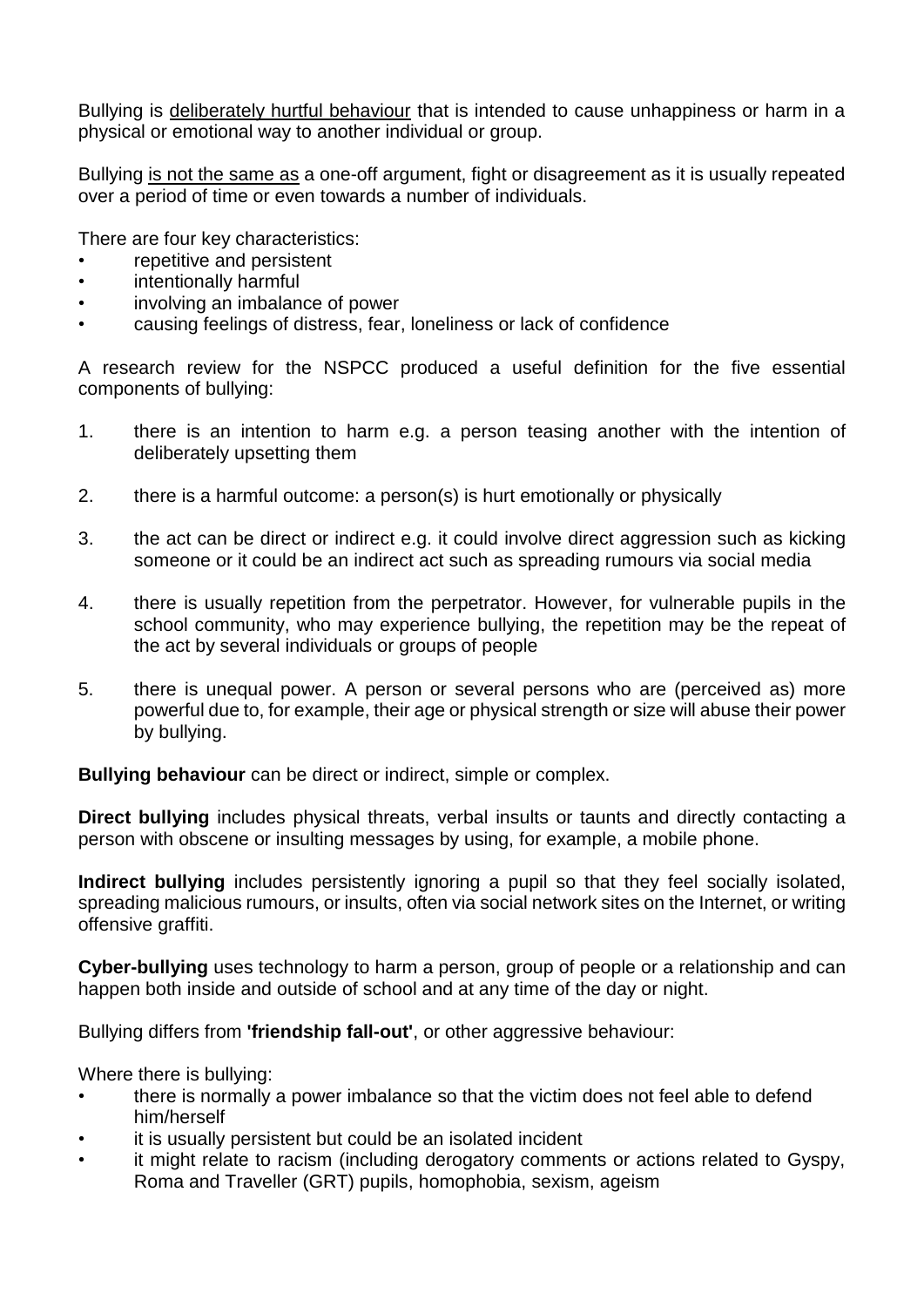- it might relate to a disability or a special educational need (SEN). In these examples, victims may not be aware of being bullied
- there is normally an intention to cause harm, although there may be instances when there is a lack of awareness that the actions are harmful.

All bullying issues, whatever their nature, will be treated with equal importance and the response will be based upon the guidelines in the policy.

## **Why Bullying May Occur**

- Children are not always aware that it is wrong.
- They may be copying others or being encouraged by them.
- They may not have learned appropriate ways of interacting with others.
- They may be having a difficult time of their own, bullying can be a power trip.
- They may like the feeling of power over others.
- They have previously been/are being bullied themselves.
- They have no sense of achievement in other areas.
- They may have a very poor self-image.
- They need recognition from others and so they follow the bullies to be "friends".

## **4. Signs and Symptoms:**

A victim may indicate by **signs** or behaviour that he or she is being bullied. These may include:

- reluctance to attend school
- unwillingness to travel on the school bus/public transport
- truancy from specific lessons
- damage to clothing or possessions
- 'losing' more items than usual
- unexplained bruises/swellings
- deterioration of school work/academic performance
- being afraid to use the Internet
- becoming jittery about receiving text messages
- unkempt uniform
- bullying towards siblings
- taking money without permission

## **Symptoms** may include:

- loss of appetite
- headaches
- stomach aches
- stammering
- sudden changes in behaviour
- lack of confidence
- signs of depression
- nervous/edginess
- difficulty in concentration
- lack of motivation to complete work

## **5. The Emotional Effects Of Bullying On The Victim**

• A feeling of not being liked.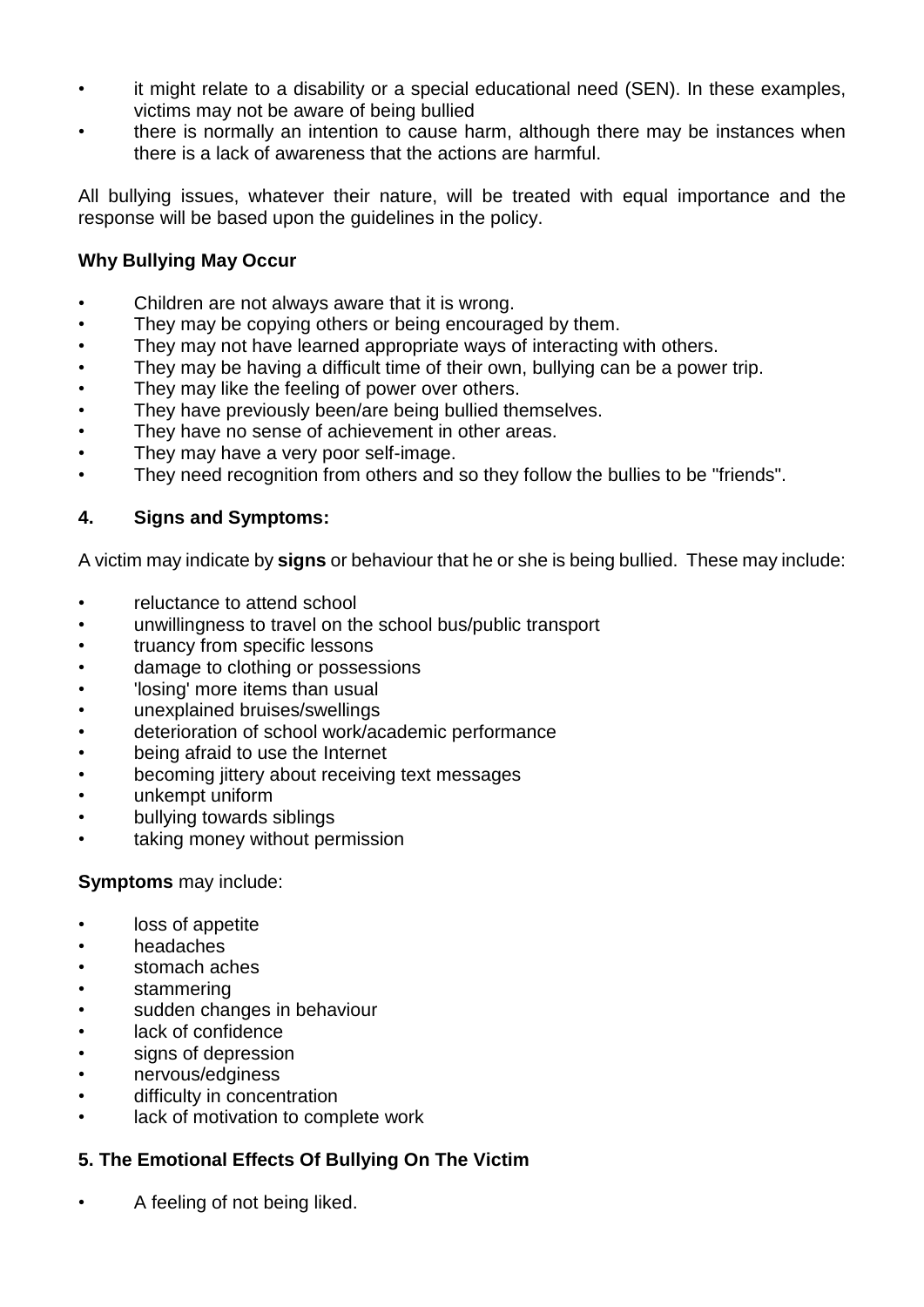- Believing they deserve it.
- Feelings of a loss of identity.
- A lack of confidence.
- Feelings of depression and helplessness.
- Anger and frustration.
- Irritability.
- Being frightened to play outside.
- Feeling useless.
- Feeling there is nothing they can do to prevent bullying occurring.
- In extreme cases, self-harming and suicidal tendencies may result

#### **6. Reporting Bullying**

Pupils are encouraged to report all forms of bullying, whether carried out by another pupil or by an adult. The hope is that by reporting the problem in the first instance, this will become the first step in empowering the victim to overcome the bullying through the defined stages that will then be put into action. Whenever a pupil experiences bullying, it should be reported, whether by the victim, friends of the victim, bystanders or via parents, who would contact the school. Information can be reported to a member of staff, a tutor, a Head of Year or Head of Key Stage. All staff should first immediately secure the safety of the young person before following the school's procedures.

**Teaching and non-teaching staff, who feel that they are being bullied** in the workplace, either by a staff member or by a pupil, can report their concern to their line manager or Headteacher. If such managers are involved, staff may contact the Chair of the Governing Body.

#### **7. Responding to Bullying**

Lliswerry High School adopts a three-stage approach to dealing with bullying:

Stage 1: Creating a safe learning environment and anti-bullying culture

The first stage is on-going, and involves measures designed to encourage pupils to behave positively towards one another, thereby discouraging bullying.

These measures include:

- signing an Anti-Bullying statement at the transition stage
- School Council designing an Anti-Bullying Charter and ensuring that all tutor groups are able to review the charter before a final copy is distributed
- pupil supervision at non-lesson times
- providing safe places for vulnerable pupils to go at break times and lunchtimes e.g. Inclusion room
- supervision of corridors between lessons
- opportunities for pupils to discuss bullying issues such as in Whole School tutor Period or a PSE lesson
- assemblies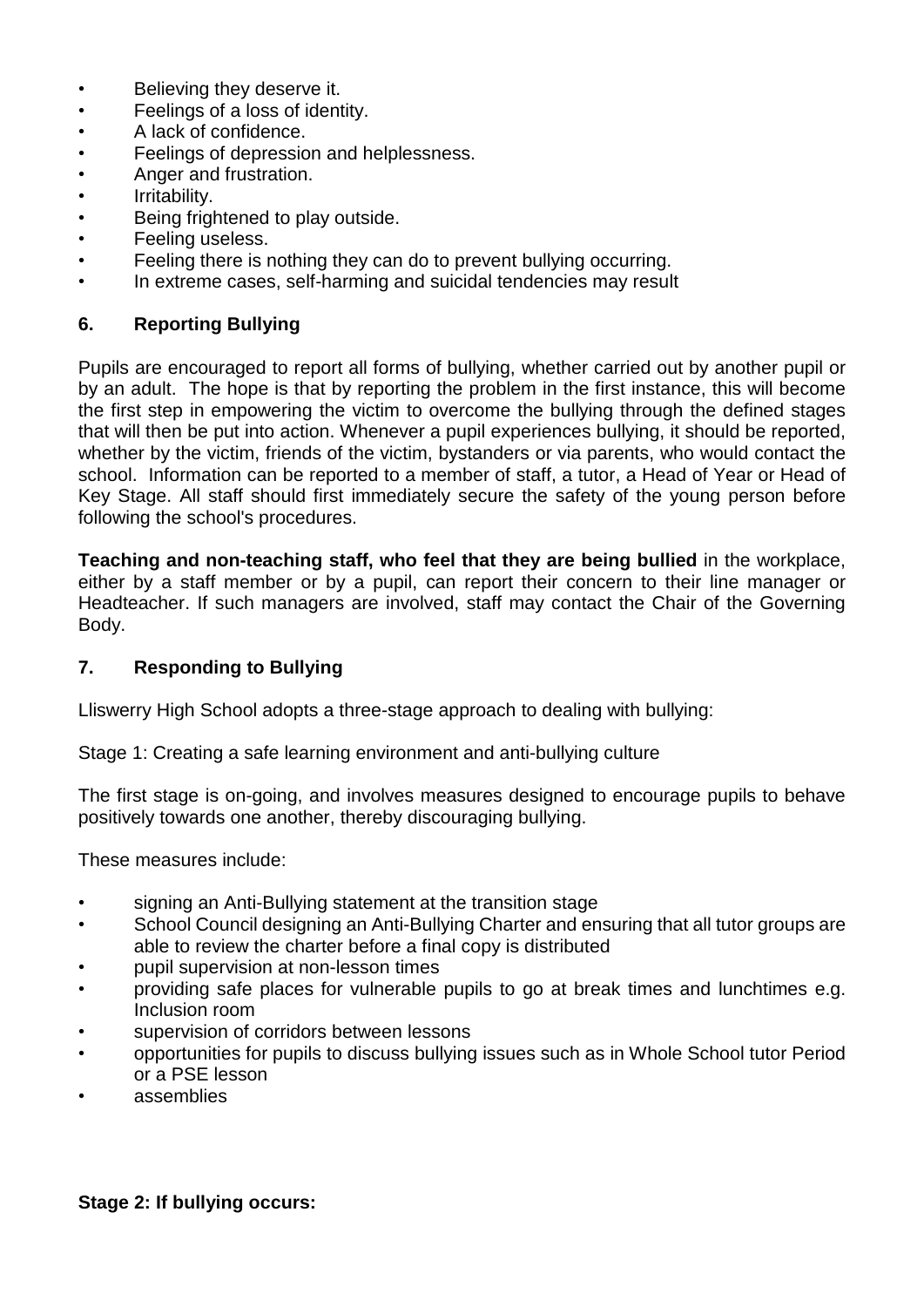## **The Restorative Approach**

This approach encourages the reporting of incidents by reducing the victims' anxieties about repercussions and educates the perpetrators, by increasing their understanding of the difficulties caused by bullying, and encouraging perpetrators to take responsibility for their actions.

It may be appropriate to monitor the situation in the first instance, and work closely with parents and the victim to discuss if any action should be taken. It may be appropriate to hold a Restorative Justice meeting with all those involved. This might mean asking pupils, staff and parents to share their views within a meeting with a facilitator who would ensure that all participants were able to say how they had been affected by the bullying behaviour and what needed to change. As a way forward, if thought appropriate and agreed upon, a contract would be written between the pupils.

There would then be a series of meetings to ensure that the contract was working and that problems had not re-emerged.

## **Stage 3: If those involved in bullying do not respond to the Restorative Approach**

If those involved do not keep to the agreements made at Restorative Justice Meetings, or repeat bullying behaviour towards other individuals, the matter will be treated as defiance. The school would then use a range of sanctions, including loss of break time/lunchtime, after school detentions, internal exclusion or in extreme cases, fixed term or permanent exclusion.

It may also be appropriate to consider the bullying as a child protection concern if 'there is reasonable cause to suspect that a child is suffering, or is likely to suffer, significant harm'. Where this is the case, the school must report their concerns to the Local Authority's safeguarding services and may draw on external professionals to support the victim or to tackle issues which have contributed to a child becoming a perpetrator of bullying.

As a last resort, the school may report a bullying issue to the police; particularly if staff feel that the nature of the bullying contravenes the law and other measures have been unsuccessful in preventing its recurrence.

## **8. Recording bullying and evaluating the policy**

When bullying of a pupil has been reported, statements will be taken from all relevant parties and stored on file. Information from the statements will be stored on the School Information Management system (SIMS) as well as other communication with pupils and parents such as a meeting or telephone call.

The Local Authority are informed of the number of bullying incidents termly.

The measures taken and sanctions imposed will be recorded and used to inform pastoral staff of trends, or to indicate which measures are most successful in ensuring that further bullying is prevented.

This anti-bullying policy will be reviewed and updated annually.

## **9. Making a parental complaint**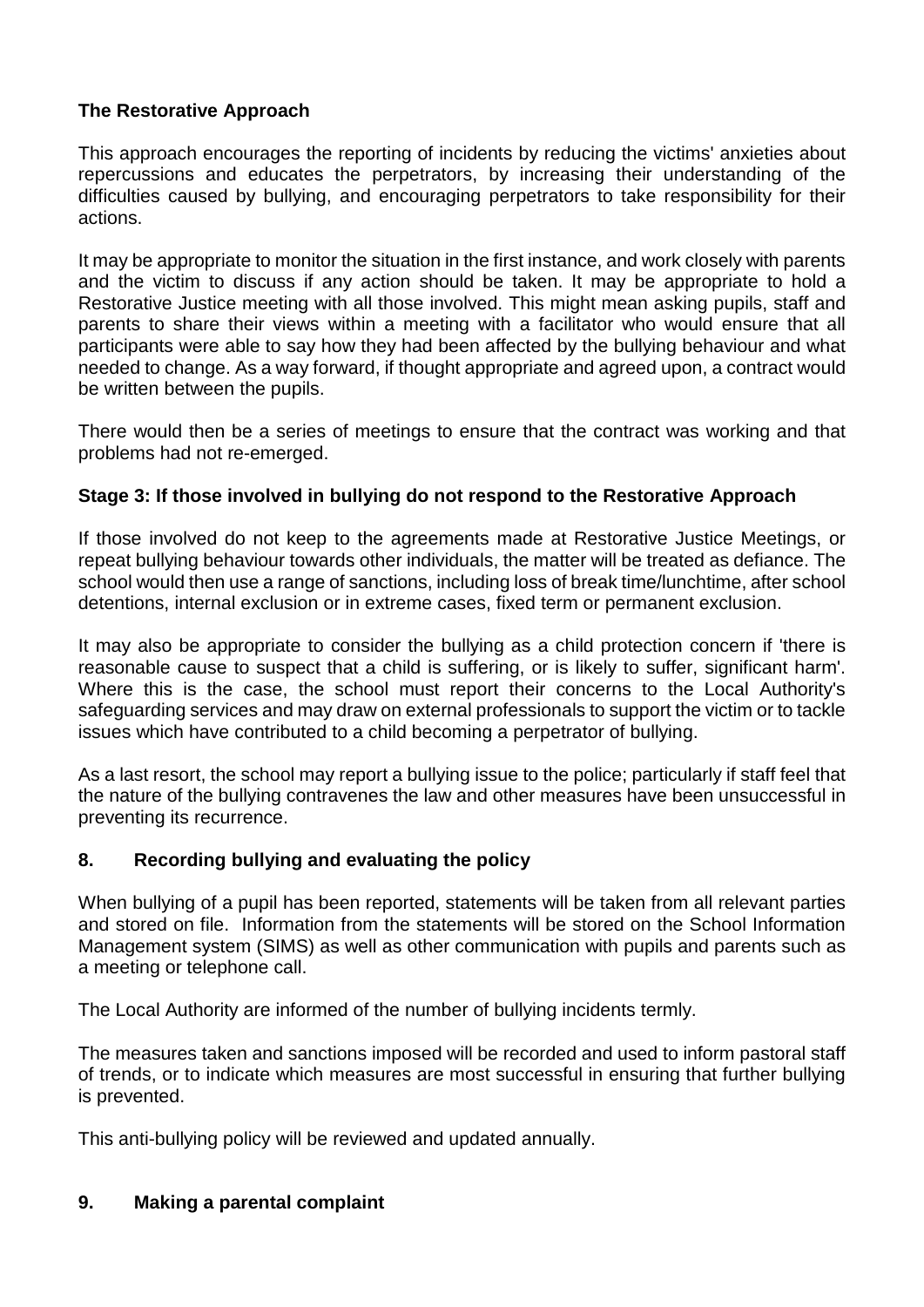If a parent is not satisfied with the way a bullying issue has been addressed, the appropriate Head of Year should be contacted to discuss the matter.

However, if the appropriate Head of Year has already become involved, but the parent is still dissatisfied, then Head of Key Stage should be contacted.

#### **10. Strategies for preventing bullying**

- Regularly addressed in assemblies
- Bully Box available for pupils to report incidences
- PSE (Personal and Social Education)
- Anti-Bullying Week in November
- Regular surveys to evaluate the current climate of the school
- Restorative Justice training

#### **11. Links with other policies**

- Behaviour Policy
- Strategic Equality Plan
- Acceptable Use Policy Internet Safety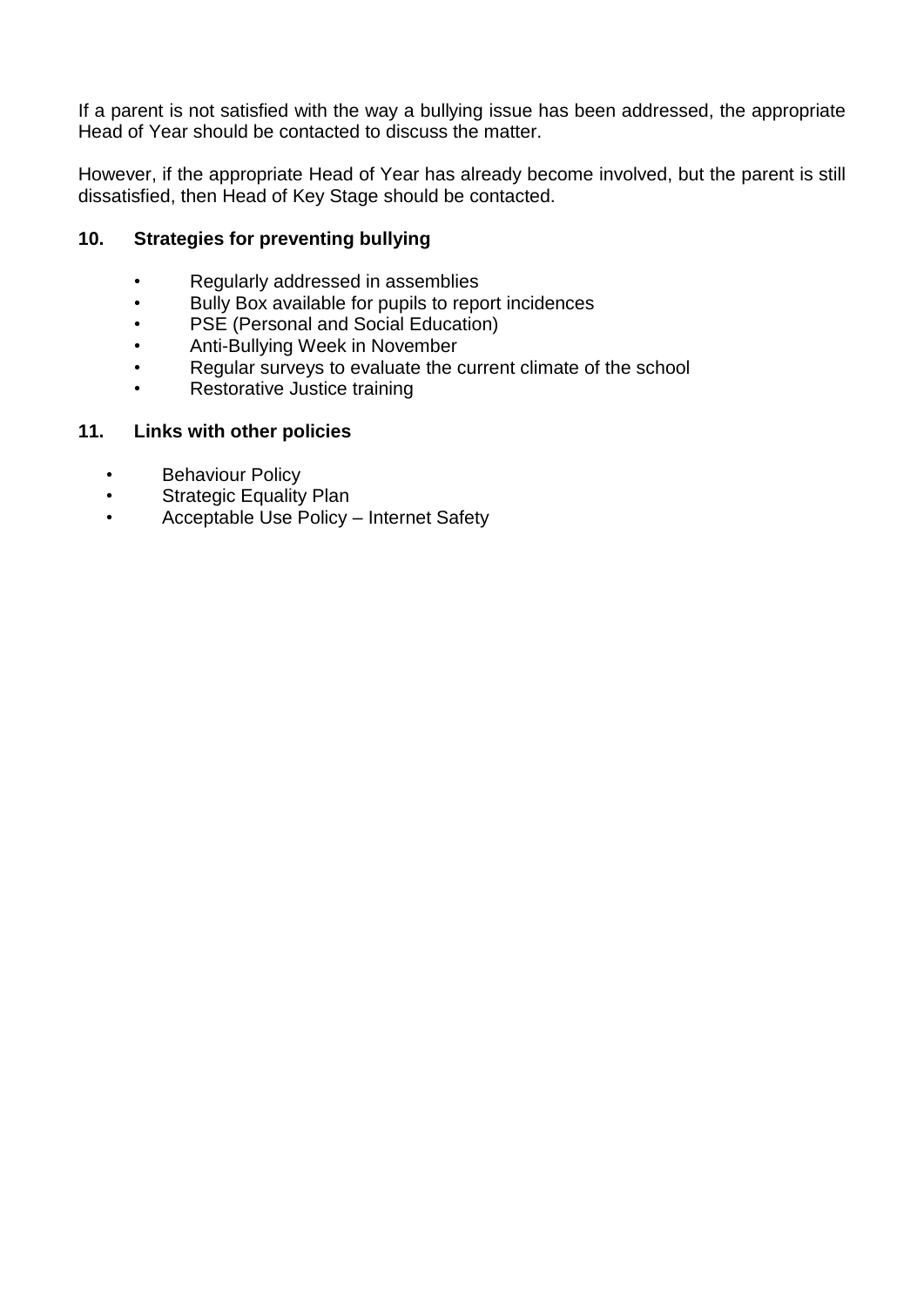Always take all opportunities to encourage pupils to TELL on bullies, even if it is not them being bullied and know the school policy



Sanctions for bullying to be put in place and recorded on SIMS



Parents and Carers to be informed of bullying issues (for both children being bullied and those doing the bullying)